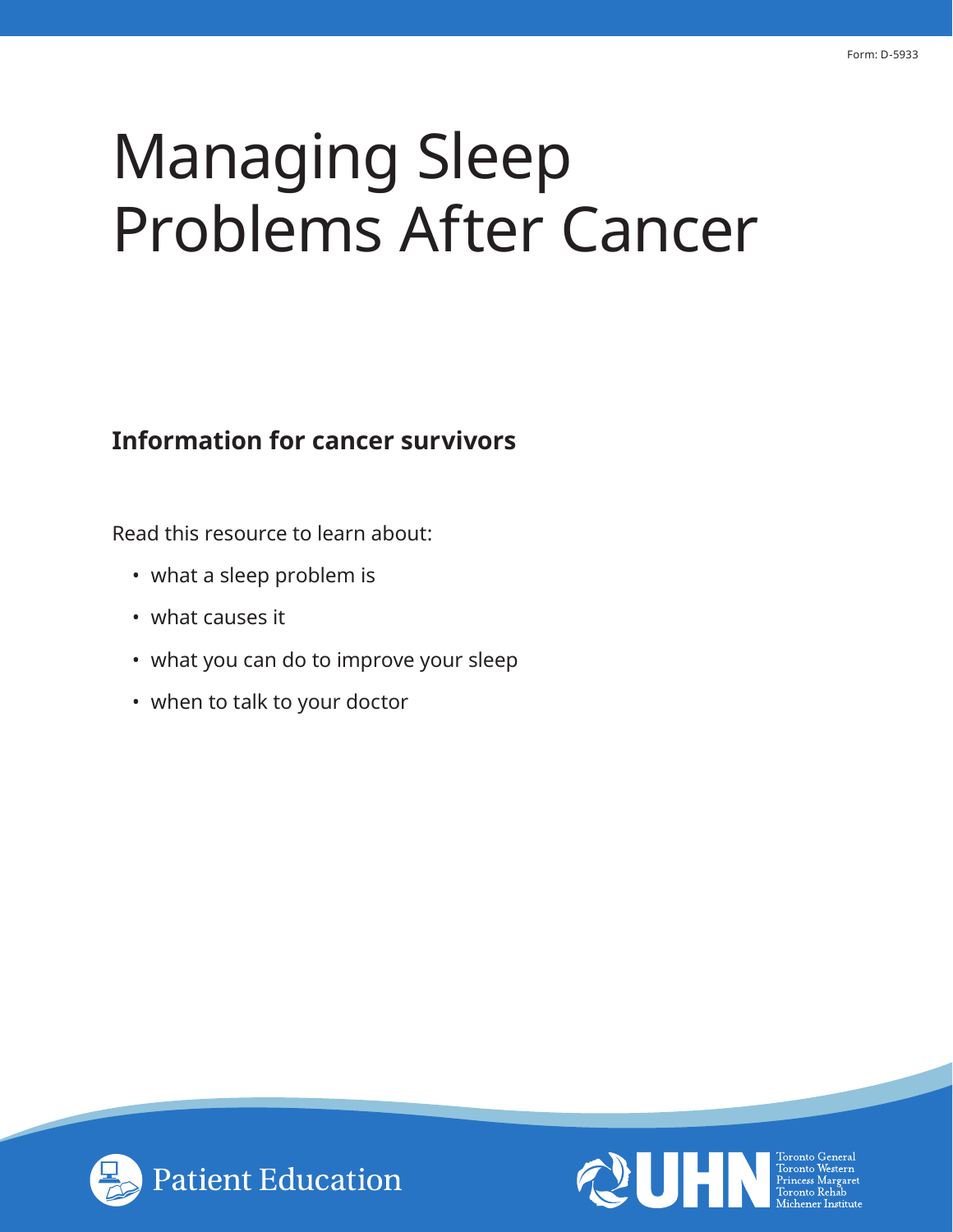Half of all cancer patients have trouble sleeping. This is even more common for people who receive chemotherapy. Sometimes, these problems continue even after cancer treatment has ended.

Being well-rested can improve energy. It helps you cope better with the after effects of cancer and treatment. It is important to get a good night's sleep. Over time, poor sleep can affect your physical and mental health.

If you need more help, your doctor can refer you to a sleep specialist.

## **What are sleep problems?**

Here are the signs that you may have a sleep problem:

- Unable to fall asleep
- Unable to stay asleep
- Poor quality of sleep
- Snoring
- Feeling drowsy, or difficulty having trouble concentrating during the day

Pausing while you breathe or having restless legs can also mean you have a sleep problem.

It is normal to wake up 1 or 2 times each night. But, it is not normal to stay awake.

If you have these symptoms 3 or more times a week, you may have a sleep problem and you should talk to your family doctor.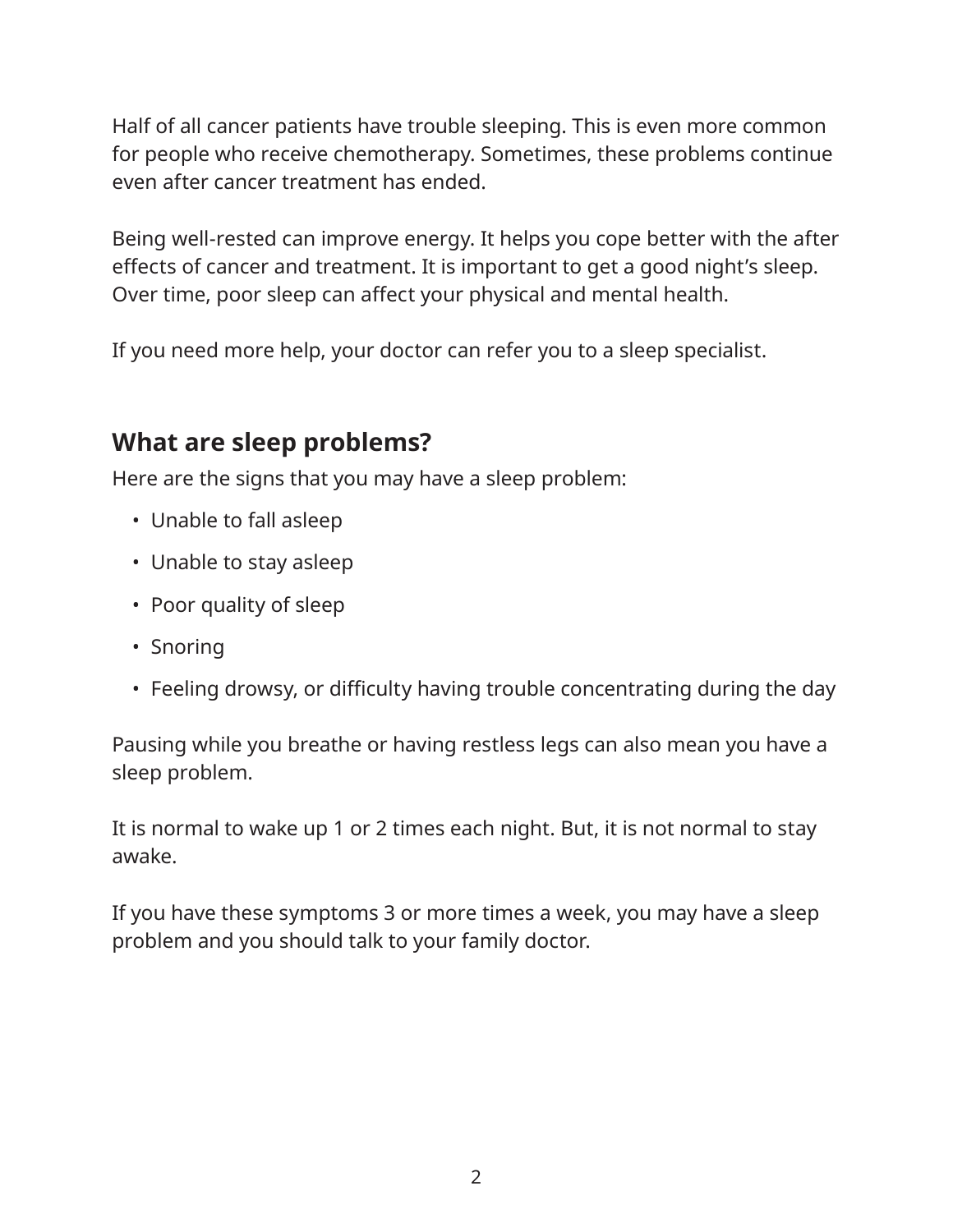# **What happens to my body if I do not get enough sleep?**

Sleep problems can cause problems in your life, such as:

- stress
- problems with your social life
- changes in your mood and feelings (feeling grouchy)
- decreased quality of life
- depression
- trouble doing day to day things
- trouble concentrating
- trouble remembering things
- feeling tired during the day

Long-term sleep problems may increase the chance that you will have anxiety or depression. It can cause problems with relationships, work and general health.

# **What causes sleep problems?**

Sleep problems can be caused by many factors in your life. It can be caused by stress and medicines used to treat cancer. Younger people are often more likely to have sleep problems than older people.

# **How long will it last?**

Sleep problems related to cancer or cancer treatment can be short, and last for a few days at a time but then go back to normal. But sometimes sleep problems can become chronic, lasting more than 3 months.

If sleep problems happen more than 3 times per week and this lasts for several weeks without getting better, then you should talk to your family doctor.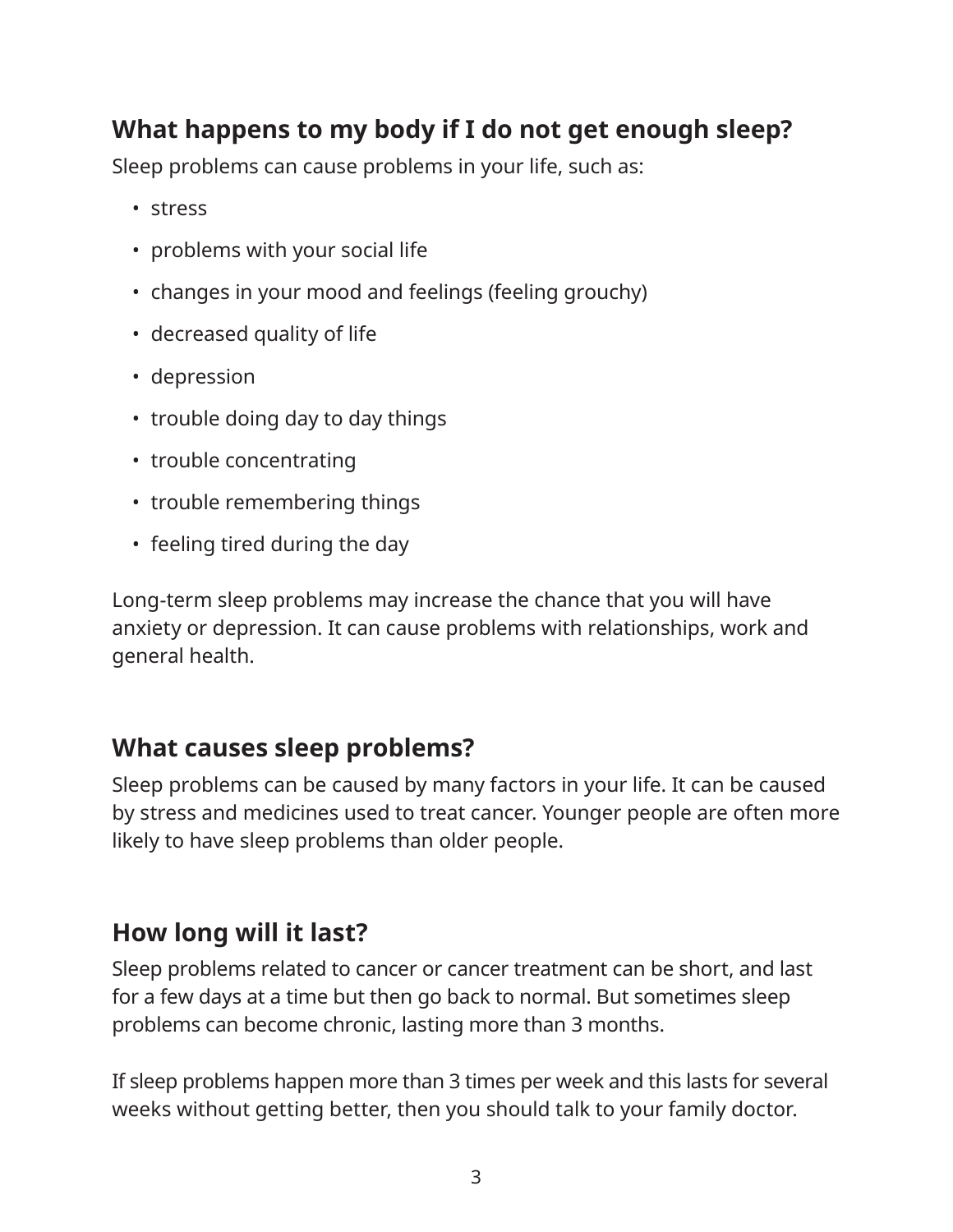## **What can I do?**

Here are 15 tips to help you sleep better:

#### **1. Check your medicines and supplements.**

Talk to your doctor or pharmacist about what medications and supplements you are taking. Changing the time you take your medicine may help improve your sleep. Medicines to treat cancer or the symptoms or side effects of cancer may cause sleep problems:

- heart
- **blood pressure**
- asthma
- **anxiety or depression**

Some herbal or over-the-counter medicines can cause sleep problems as well.

#### **2. Treat your health problems.**

Ask your health care providers if you have any health problems that may be affecting your sleep. Health problems such as depression, anxiety and stress can affect your sleep. Trouble sleeping can also be a sign of other health problems.

#### **3. Do not rely on sleeping pills.**

Your doctor may give you sleeping pills or sedatives to help you sleep. Think of this a short term solution. Do not depend on it to sleep.

#### **4. Do not have caffeine before bedtime.**

Do not have caffeine at least 6 hours before bedtime. Caffeine is a chemical stimulant. It can make it hard for you to go to sleep. Caffeine is found in coffee, tea (black, green and iced), cocoa, chocolate, energy drinks (like Red Bull) and some soft drinks (like colas and Mountain Dew).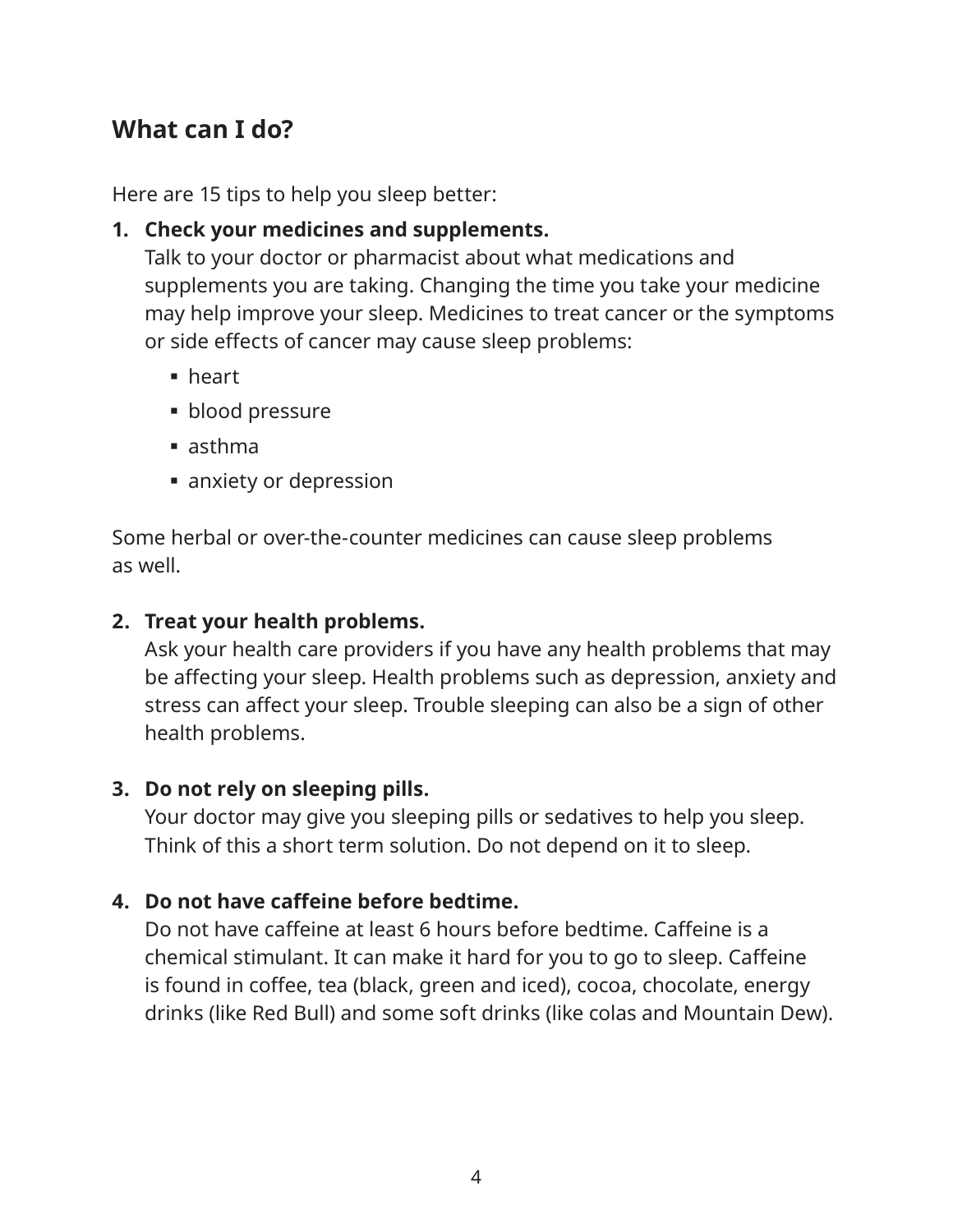#### **5. Do not have nicotine before bedtime.**

Do not have nicotine at least 6 hours before bedtime. Nicotine, like caffeine, is also a stimulant. Nicotine is found in tobacco-based products such as cigarettes, e-cigarettes, chewing tobacco and cigars. Nicotine is also present in both prescription and over-the-counter nicotine replacement products used to help quit smoking like nicotine gum, patches and lozenges.

#### **6. Do not have alcohol before bedtime.**

Avoid drinking alcohol at least 4 hours before bedtime. Alcohol may seem helpful in the beginning as it slows brain activity, but you end up having fragmented sleep. Use it in moderation.

#### **7. Do not eat or drink right before bedtime.**

Do not eat a heavy meal within 3 hours of bedtime. Have a light snack if you are very hungry, such as a small bowl of cereal with low fat milk. Limit the amount of fluid you drink 2 hours before bedtime.

#### **8. Get some sun.**

Go outside in natural sunlight for 30 minutes per day. Do this within an hour of waking up. Remember to wear sunscreen. Exposure to daylight is important in regulating sleep patterns.

#### **9. Exercise regularly, but not right before bedtime.**

Regular exercise during the day helps you to sleep better. It will also give you more energy during the day. Do not exercise 2 to 4 hours before you go to sleep.

#### **10. Go to bed only if you are sleepy.**

If you do not fall asleep within 20 to 30 minutes of lying down in bed, get up and do something boring. For example, keep dull reading material close by.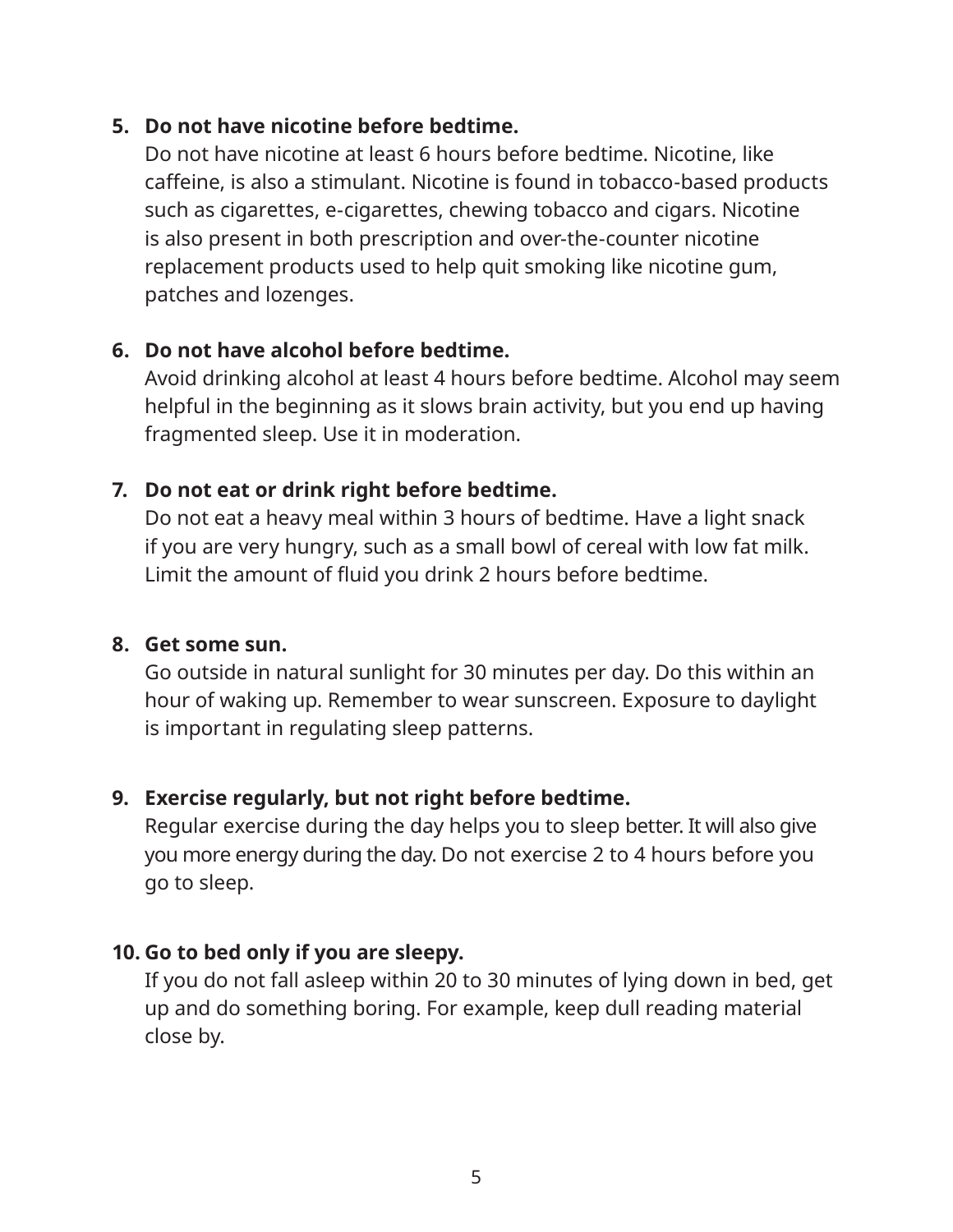**11. Go to sleep and wake up at the same time every day. ("Routininze" your sleep and wake cycle).**

#### **12. Take time to relax.**

Before bedtime, spend 90 minutes relaxing. It can be anything that calms you.

Here are some things you can try:

- $reading$
- deep breathing exercises
- crossword puzzles
- meditation
- prayer
- taking a warm bath
- **Example 1** listening to an audio book or pod cast
- **Example 1** listening to relaxing music

Relaxation techniques can be used during the day to help relax you in the day or before bed to help you fall asleep at night.

#### **13. Set a time limit on stress and worry.**

Try to pre-plan "time to worry" so that you aren't worrying before bedtime. For instance, in the early evening, allow yourself to spend no more than 30 to 45 minutes planning, problem solving (and worrying if you must). When the time is up, start your relaxation routine. This way, your mind can relax when you are ready to go to bed.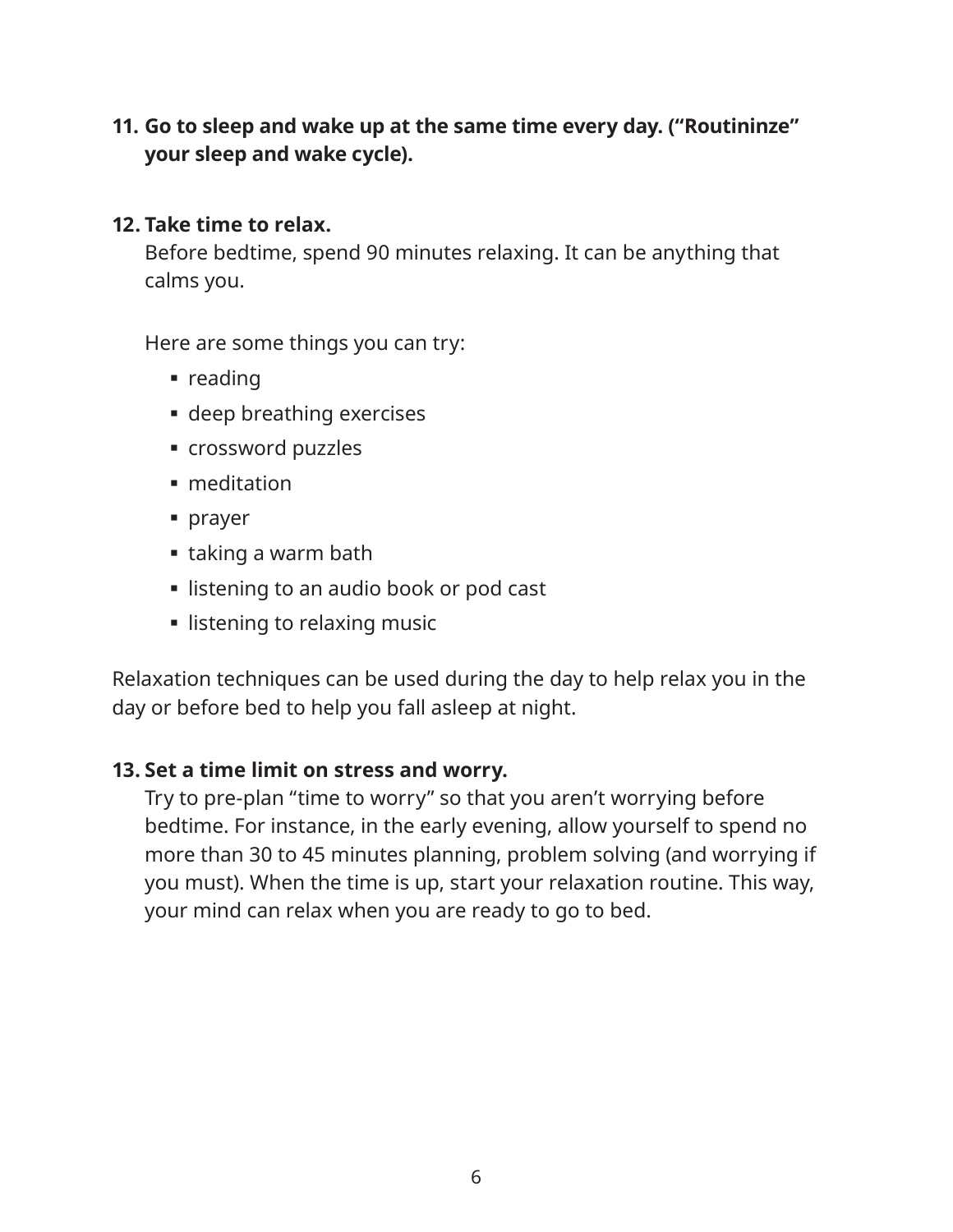#### **14. Make your bedroom comfortable for sleeping.**

Try these tips to help make your room comfortable:

- $\checkmark$  Keep your room at a comfortable temperature. It is often better to have the room a little cool. Just have enough blankets to keep you warm.
- $\checkmark$  Get into your favourite sleeping position.
- $\checkmark$  Keep your bedroom quiet. Use ear plugs if needed.
- $\checkmark$  Keep your bedroom completely dark. Use room darkening shades or eye masks if needed.
- $\checkmark$  Use your bed for sleeping and sexual activity only. Do not use it as an office, workroom or play room.

#### **15. Do not rest too much during the day.**

Stay active during the day. If you sleep or are inactive all day you will likely have trouble sleeping at night. If you need to nap, sleep no longer than one hour and ensure it is before 3:00 pm.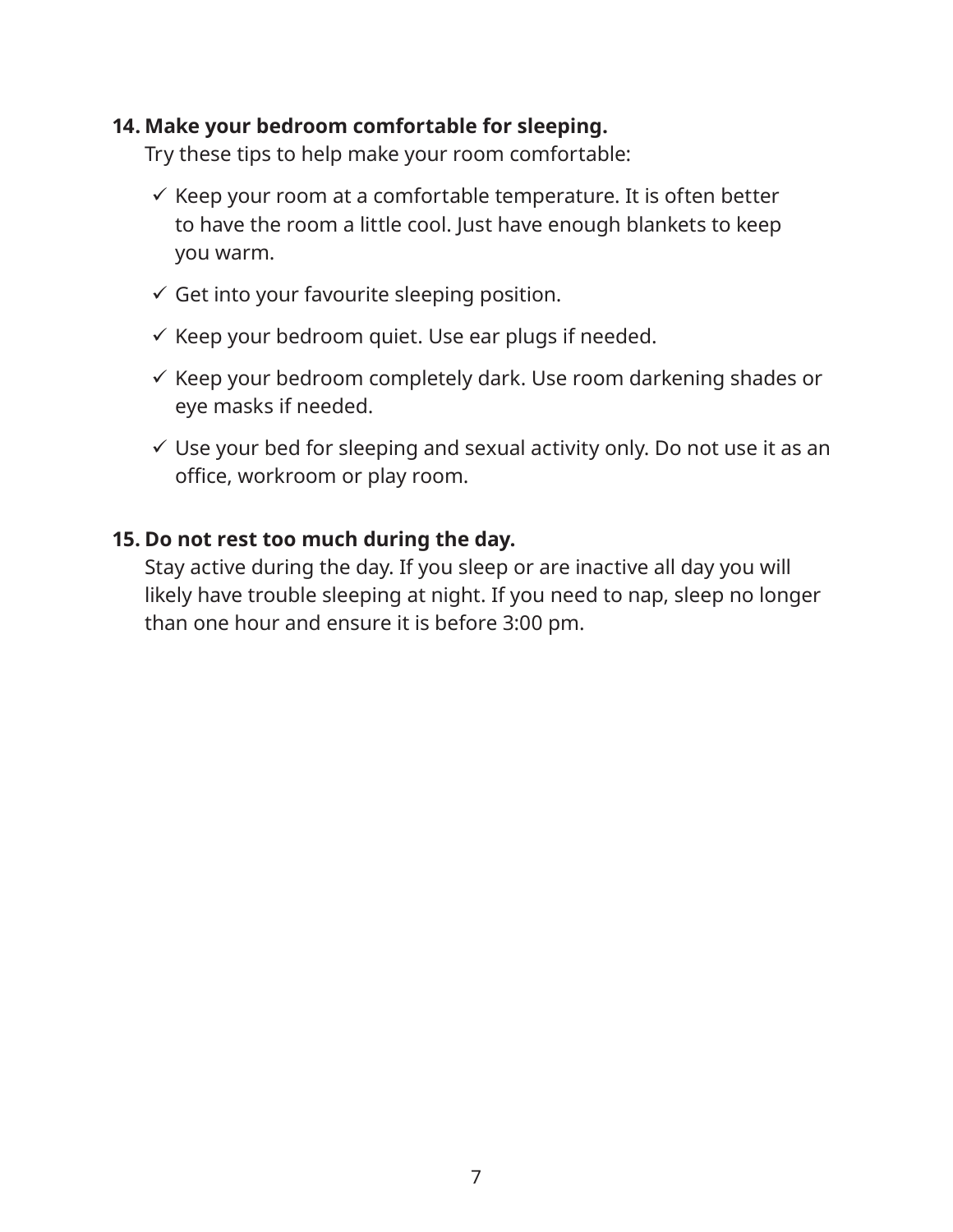# **When should I see a doctor about my sleep problems?**

 $\checkmark$  Check off any box if it applies to you:

My sleep problems …

- Stop me from doing things I enjoy
- Make it hard for me to do my work
- Make it hard to visit or socialize with people
- Make it hard to take care of my family
- Make it harder to do activities I can usually do easily
- Make it harder to concentrate
- Make me drowsy or fall asleep during the day time
- Make me so that my emotions and feelings are affected
- Worry me
- Make me snore loudly
- Worry my family because they have noticed pauses in my breathing when I am asleep
- Happen 3 nights or more during the week

If you have checked off any boxes, you should talk to your doctor.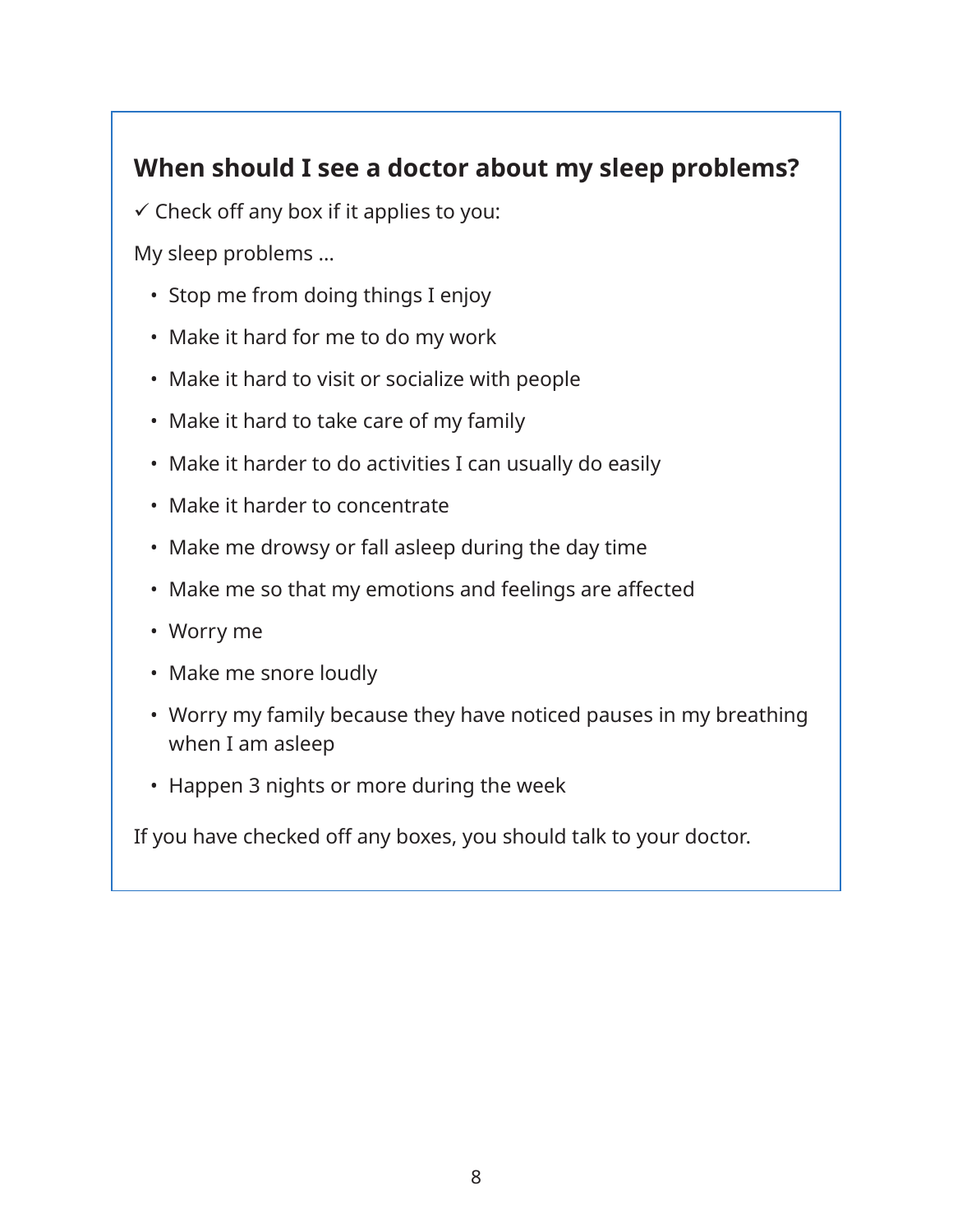# **How do I prepare for my appointment with my doctor?**

Before you see your family doctor, take some time to think about how sleep problems are affecting your life and write some notes below:

## **Keep a diary for at least 1 week before your appointment.**

Write down:

 $\overline{a}$ 

 $\overline{a}$ 

 $\overline{a}$ 

- what time you go to bed at night
- about how long it took to fall asleep
- what time you woke up
- the number of times you woke up during the night
- **about how long you were awake**

Also, make notes about your snoring or restlessness in your legs.

#### **Write down how your sleep problem affects you:**

- Emotionally (feel sad, anxious, impatient, quick to anger, overwhelmed)
- Physically (feel tired; work or daily activities hard to do)
- Enjoying life (have a hard time concentrating; daytime sleepiness stops fun activities)

#### **Take this diary and your answers with you when you see your doctor.**

Talk to your doctor about your answers. Let your doctor know how you feel. Your doctor may be able to help with some causes of sleep problems.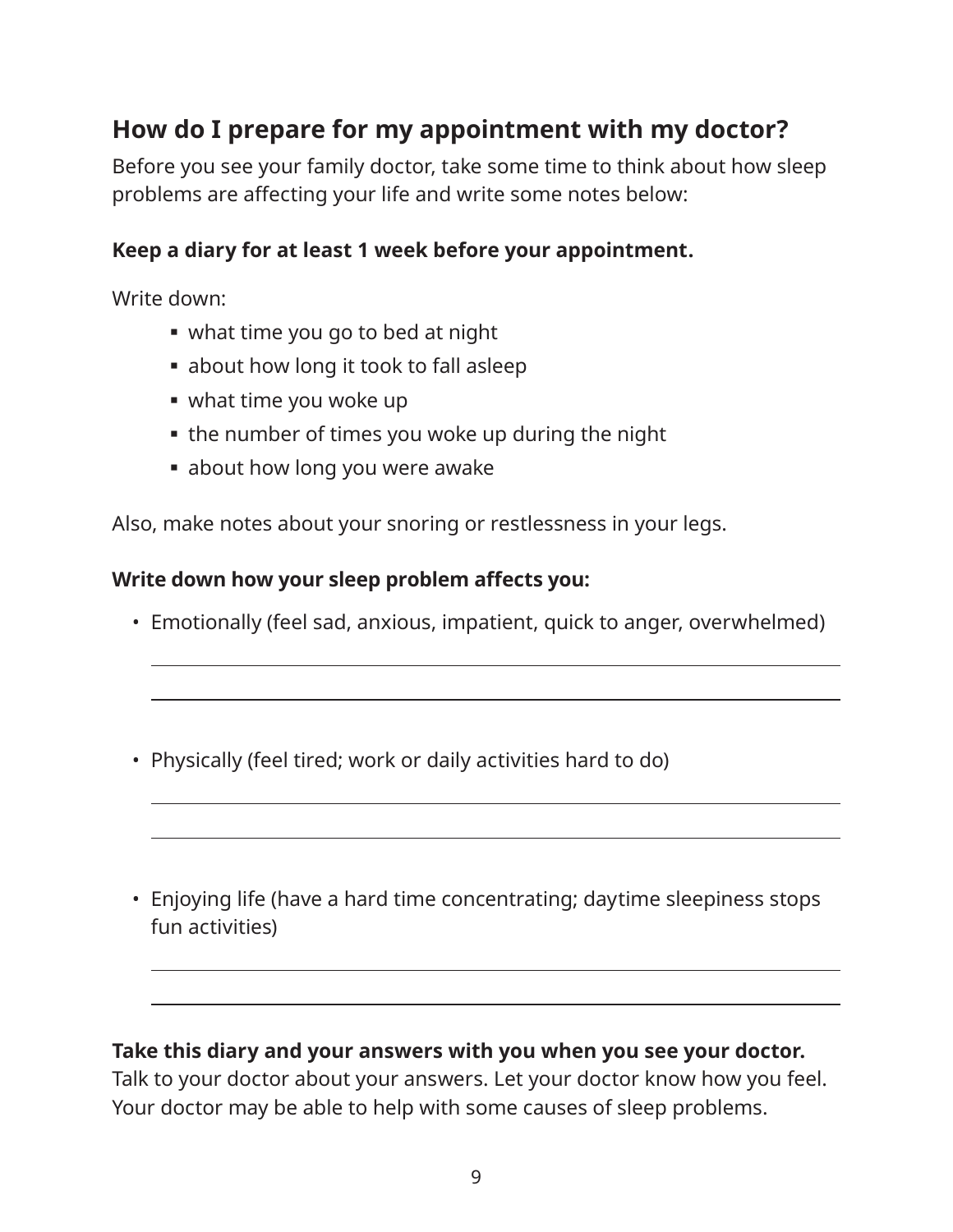# **What can I expect after seeing my doctor?**

Your doctor will talk to you about different options that may help.

You may need special tests to find out what is happening in your body. You may need a referral to a sleep specialist for a sleep study to test for sleep apnea and other disorders. Your doctor may also adjust or prescribe new medicine to see if it helps.

## **Your doctor is there to help you:**

• Determine how serious this problem is and what you need to do.

## **You can also help yourself:**

- Recognize that sleep problems can affect your overall health and should not be ignored.
- Keep a daily dairy to help you talk with your doctor.
- Find ways to relax and reduce stress.

## **Where can I get more information?**

#### **Breastcancer.org**

- Website: www.breastcancer.org
- Search topic insomnia

## **Oncolink**

- Website: www.oncolink.org/coping/article.cfm?c=5&s=27&ss=116&id=709
- Search topic Sleep problems

## **Cancer.gov**

- Website: www.cancer.gov/cancertopics/pdq/supportivecare/ sleepdisorders/Patient/page1/AllPages/
- Search topic Sleep disorders